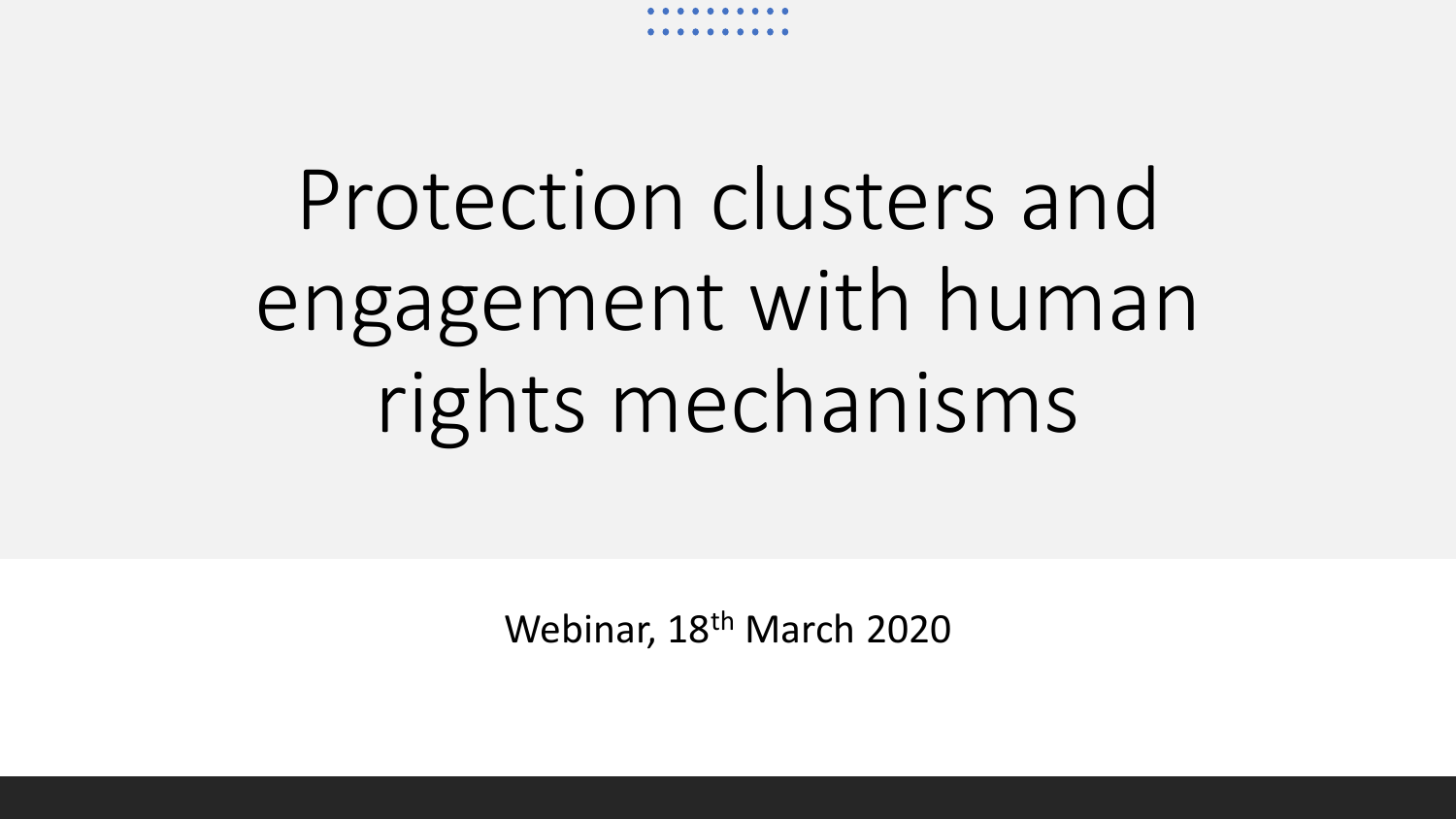**Engagement with human rights mechanisms provide an opportunity for protection clusters to:**

- Use additional means and avenues to achieve protection outcomes- NOT ADDITIONAL WORK, REPORTING REQUIREMENT, BUT SOMETHING USEFUL for CLUSTERS
- Assess the realities from human rights angle- HCT protection strategies
- Apply HRBA (limitations of needs based approach)
- Advocate more strategically and strongly
- Engage in dialogue on sensitive issues
- Create and mobilize in-country networks
- Raise more awareness on HR of IDPs
- Empower IDPs
- Showcase the links between human rights recommendations and the broader themes such as 2030 Agenda, SG's call to action on HR, links to development actors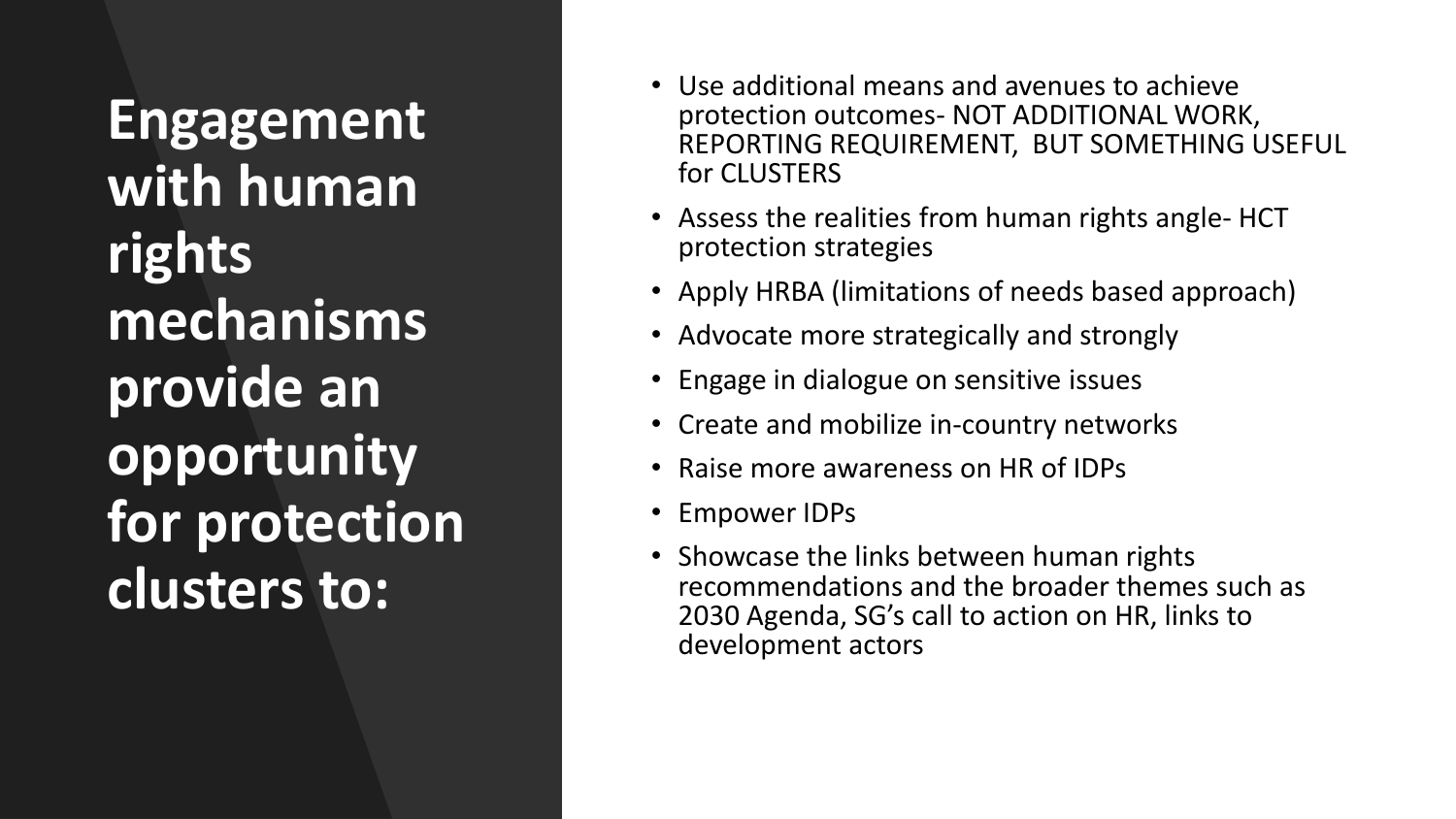#### Brief overview of the main HRM

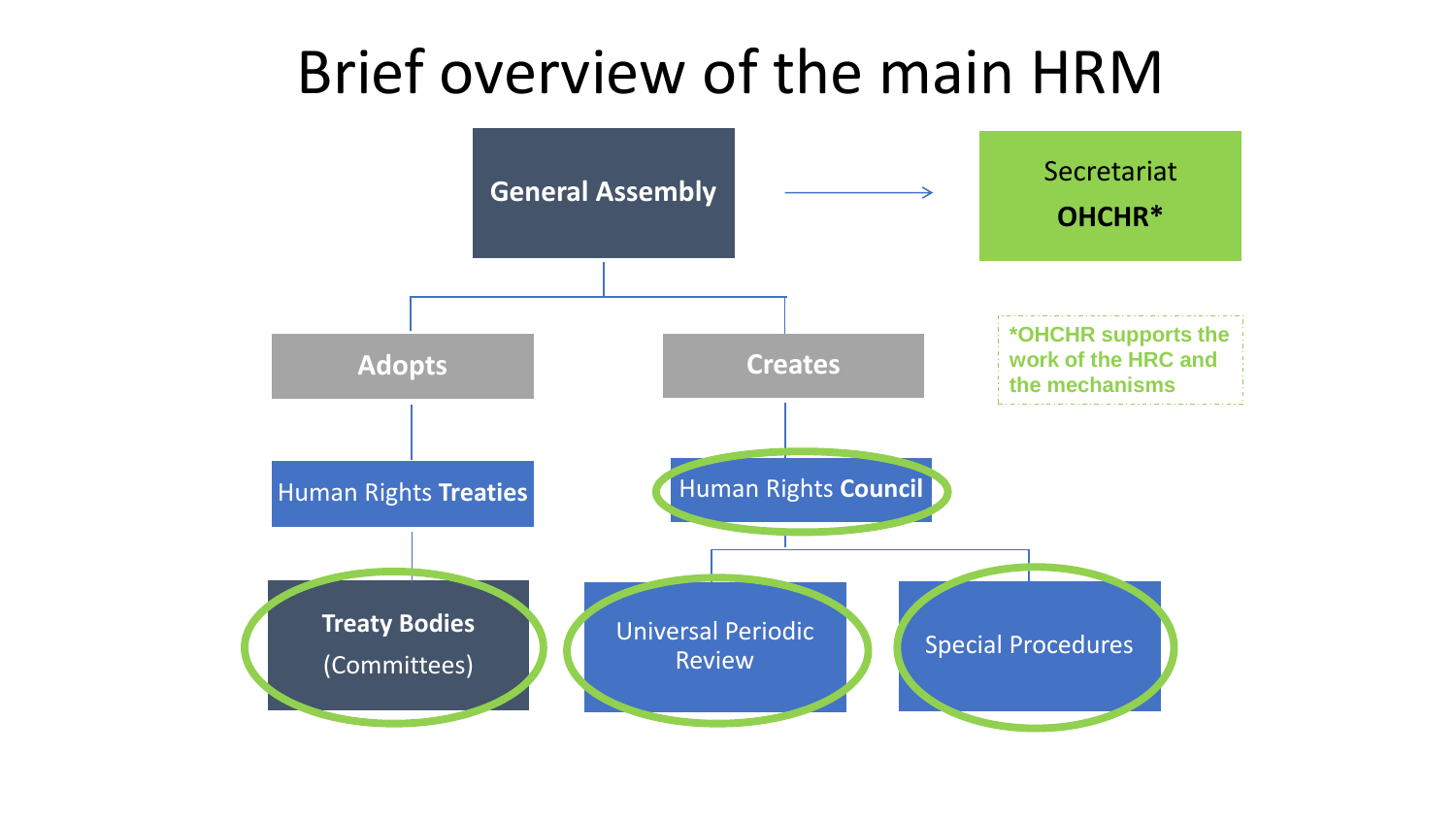# Human Rights **Council**

- Intergovernmental body
- Serviced by OHCHR
- Addresses human rights violations
- Works to prevent human rights abuses
- Responds to emergencies
- International forum for human rights dialogue
- Recommends developments in human rights law
- Periodically reviews country situations (UPR**)**

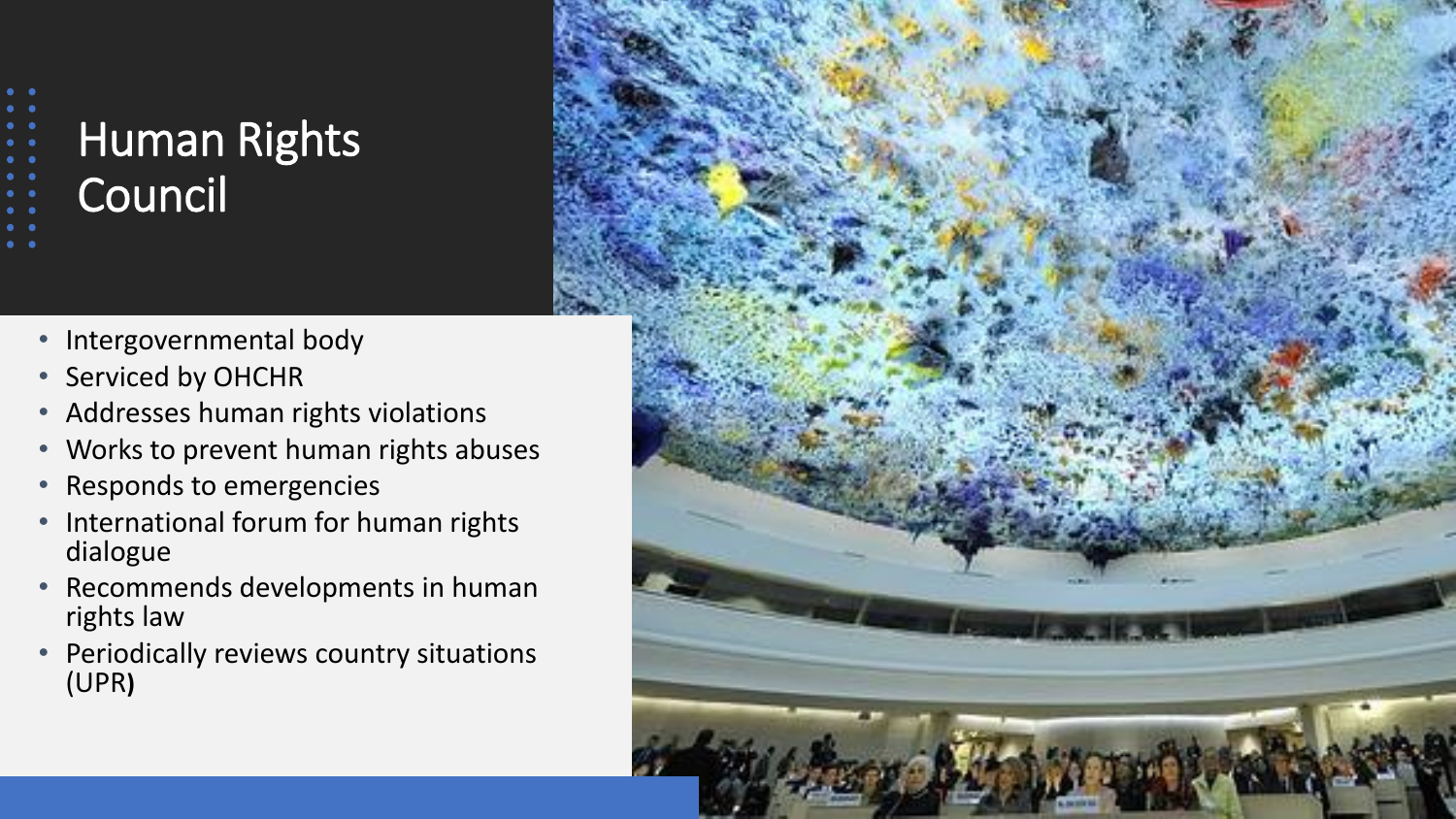## How we can enagage with the HRC

- Provide oral statements
- Attend or participate in relevant side-events
- Host side-events

• Collaborate with other UN agencies, Permanent Missions and/or NGOs

• Contribute to the language of Resolutions adopted by the Council

Raise cases of grave and systematic abuses to the Complaints Procedure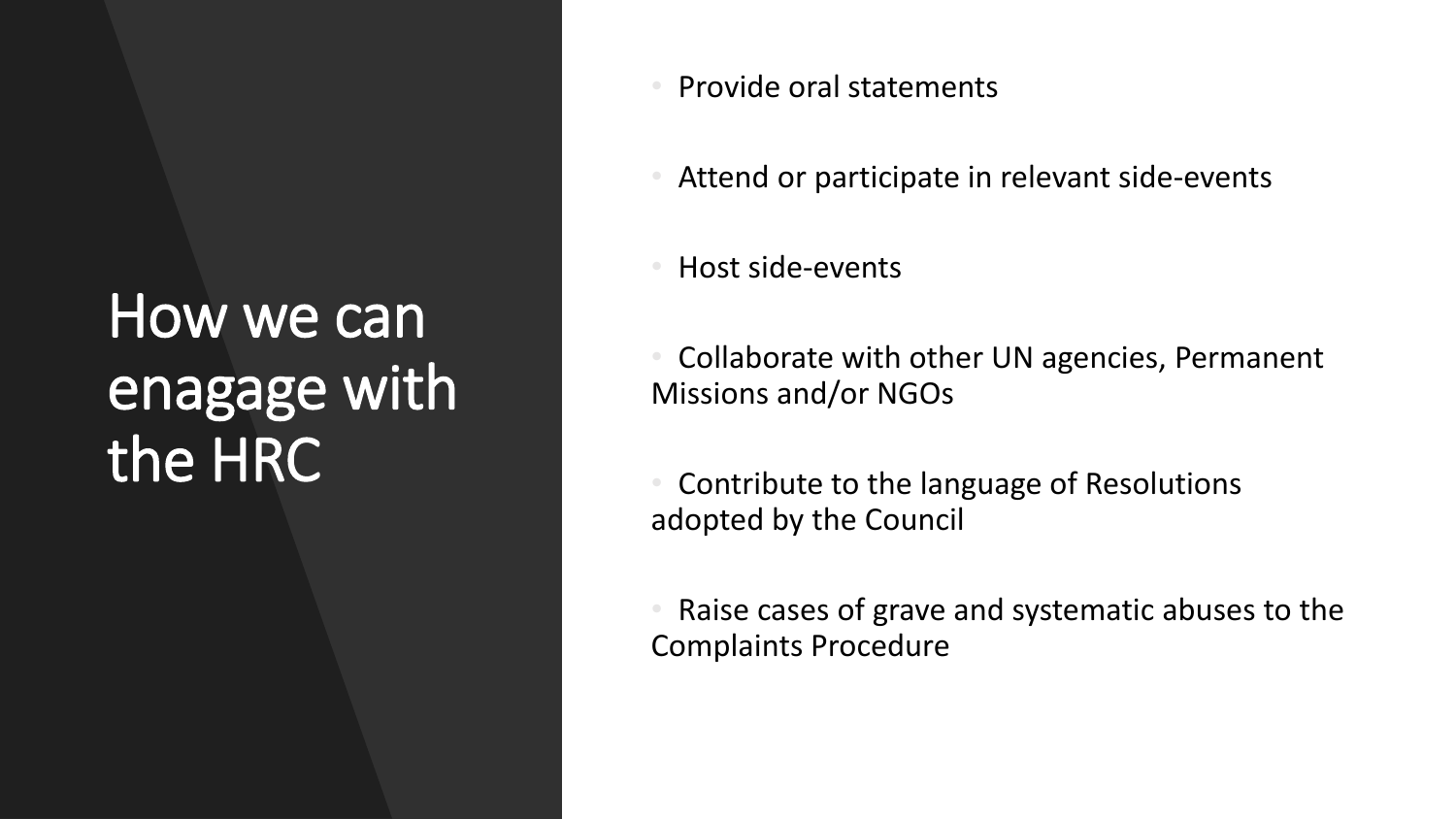# Universal Periodic Review (UPR)

- Inter-governmental peer review
- Each State reviewed in a 4 year cycle
- Reviews based on:
	- $\circ$  National reports from the States under review
	- o Compilation report including information from UN experts and bodies
	- o Compilation report including information from other stakeholders (NGOs, NHRIs,…)
- HRC issues a report with recommendations and commitments of the State concerned

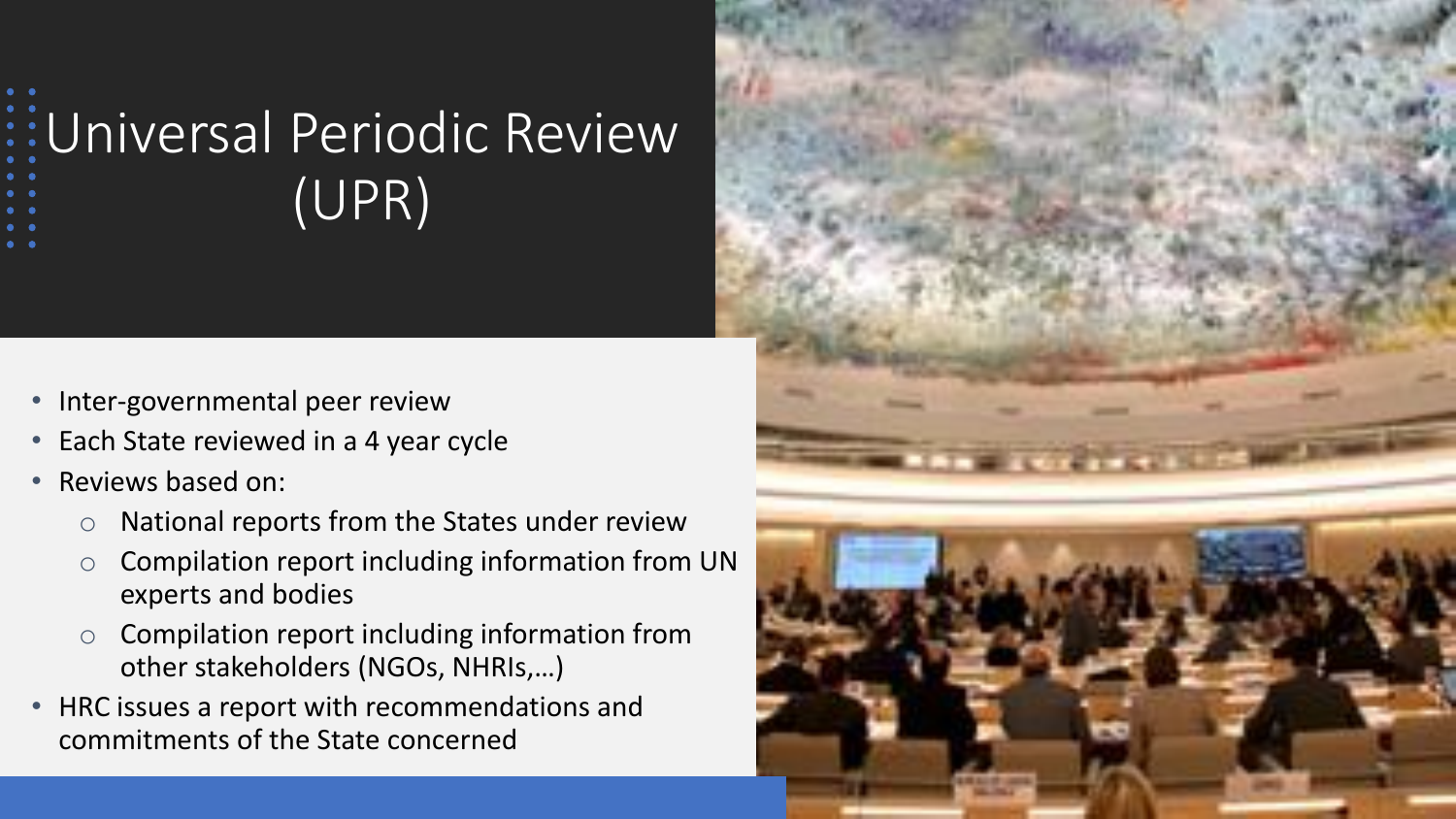## How we can engage with the UPR

• Provide public country-specific submissions

Support Governments and/or civil society in their preparation of reports

Work with "friendly delegations" to promote the recommendations in UNHCR's submissions and raise awareness

• Also an opportunity to share confidential or sensitive information with certain permanent missions (Summary of Key Issues)

• Collaborate with other UN agencies, Permanent Missions and/or NGOs

• Present statements during the adoption of UPR working group reports – highlighting issues and/or offering UNHCR's technical support

• Engage with States and other stakeholders in follow-up procedures and mid-cycle reviews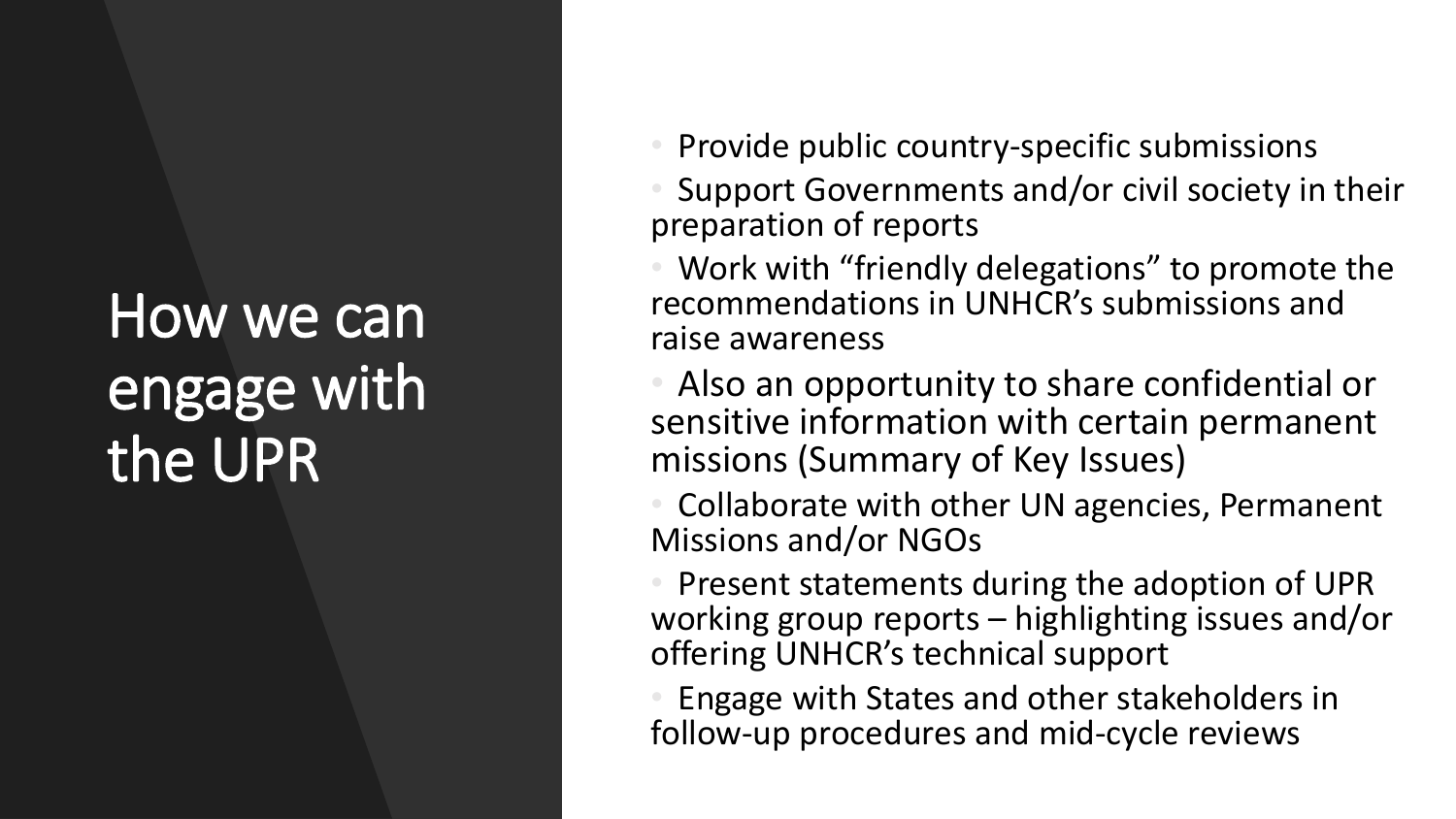

#### Special Procedures Mandate Holders

https://www.youtube.com/watch?v=d7gD4mT Rt8M

- Special Procedures
	- 44 thematic mandates
	- 10 mandates relating to countries or territories
- Appointed by the Human Rights Council
- Monitor human rights in different countries or specific issues
- Research issues of concern
- Country visits
- Receive and consider direct complaints
- Appeal to governments
- Respond to emergencies
- Report to the Human Rights Council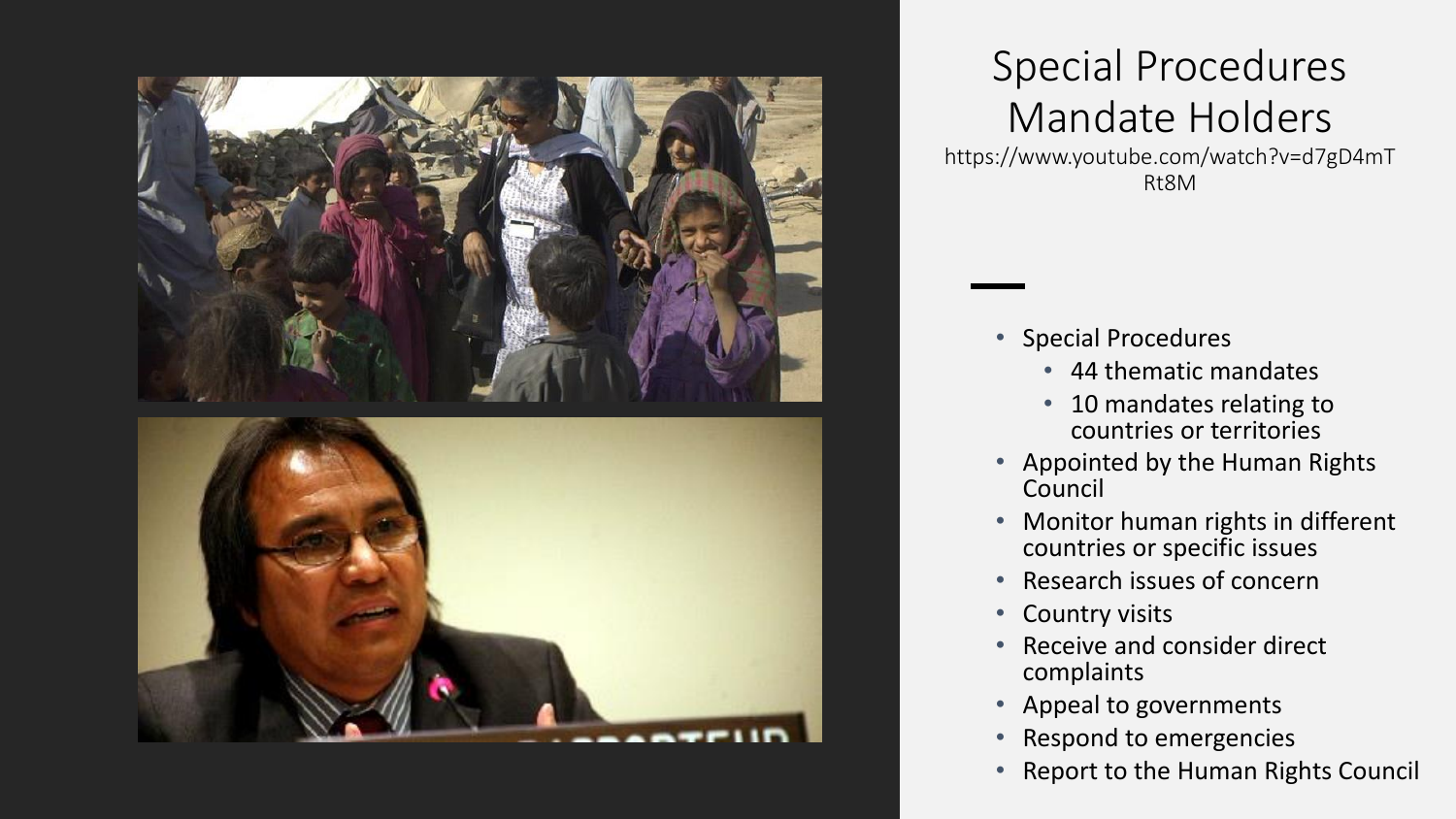## How we can engage with SPMH

- Support operations to contribute to country visits by relevant SPMH
	- Requesting visits
	- Providing confidential written information
	- Holding meetings in country / supporting visits with PoC or key stakeholders
- Thematic meetings with SPMH
- Contribute to the annual reports of SPMH
	- Meeting with relevant SPMH to determine topics of mutual interest
	- Providing written input to forthcoming reports

• Collaborate with SPMH for participation/contributions to events, side events, International Days etc.

Raise cases of serious concern, and/or support persons of concern to submit complaints to SPMH – including requests for urgent appeals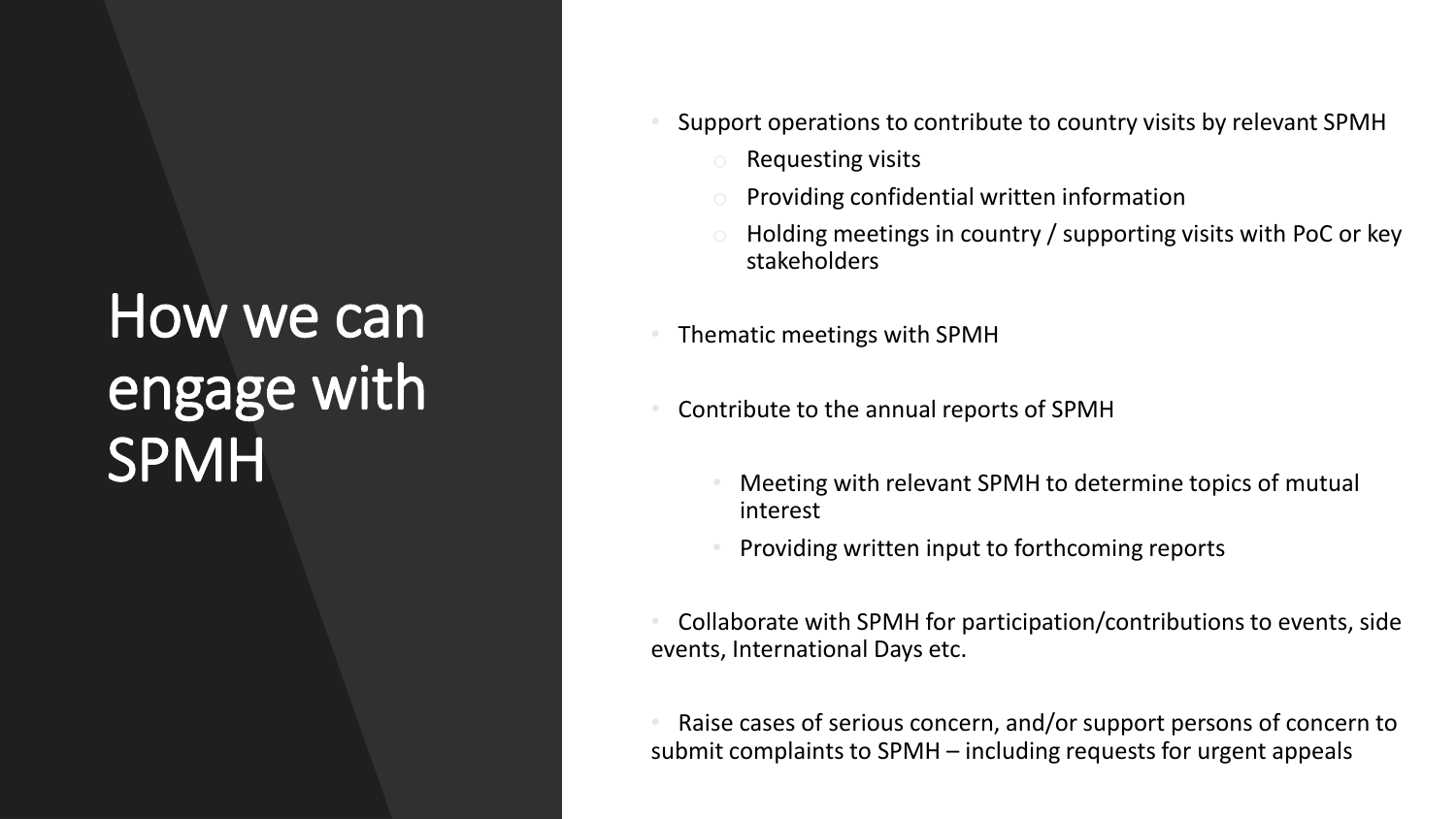# Treaty bodies

• **Mandate:** to monitor the implementation of the relevant treaty by States parties

• Composed of **independent experts**, nominated and elected by States parties for fixed, renewable terms of four years

- **Membership**: 10-25 members depending the **Committee**
- **In total**: 10 treaty bodies
- Meet for 1-4 weeks session, held 2-3 times per year in Geneva

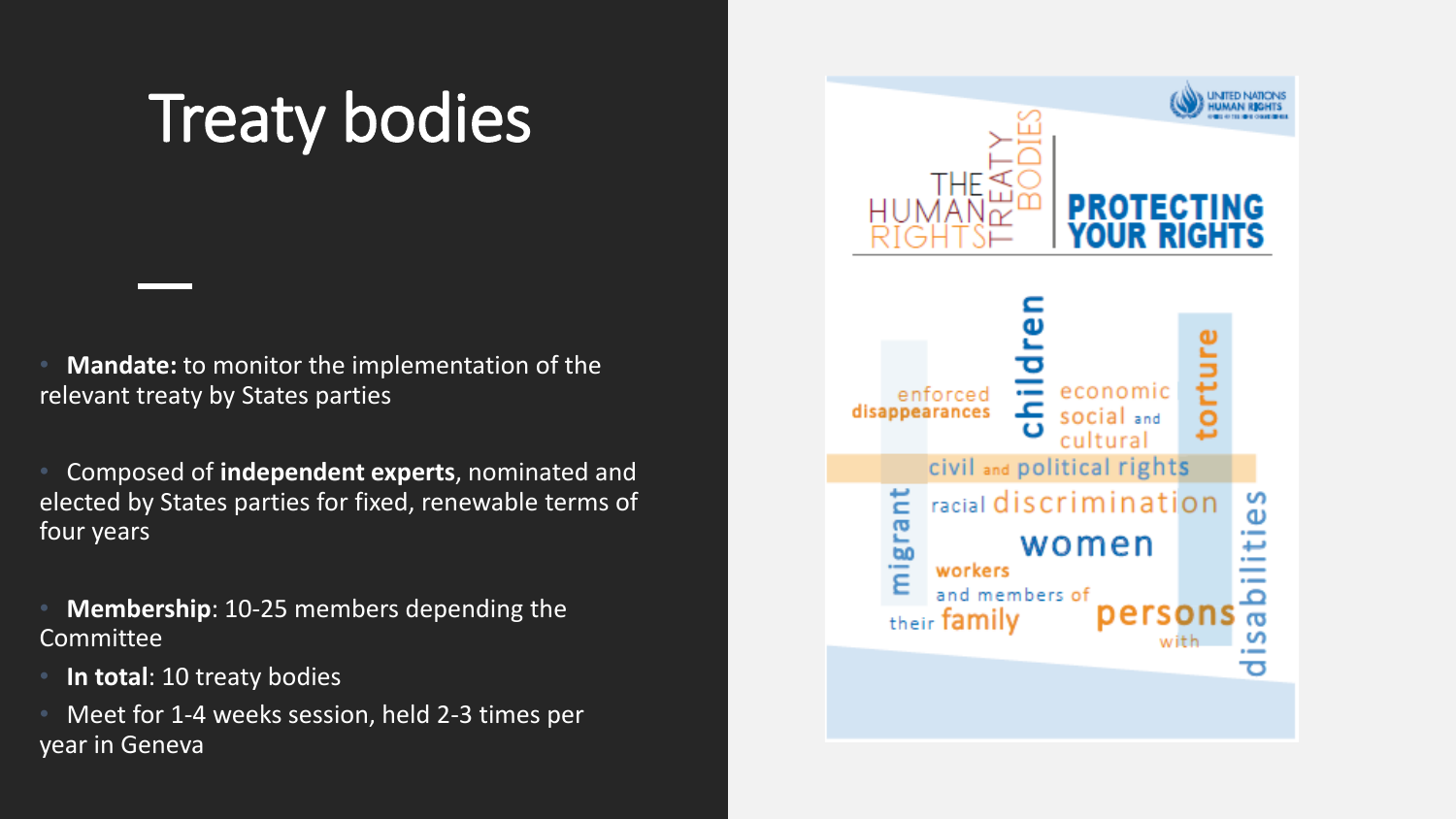#### The UN human rights treaty system

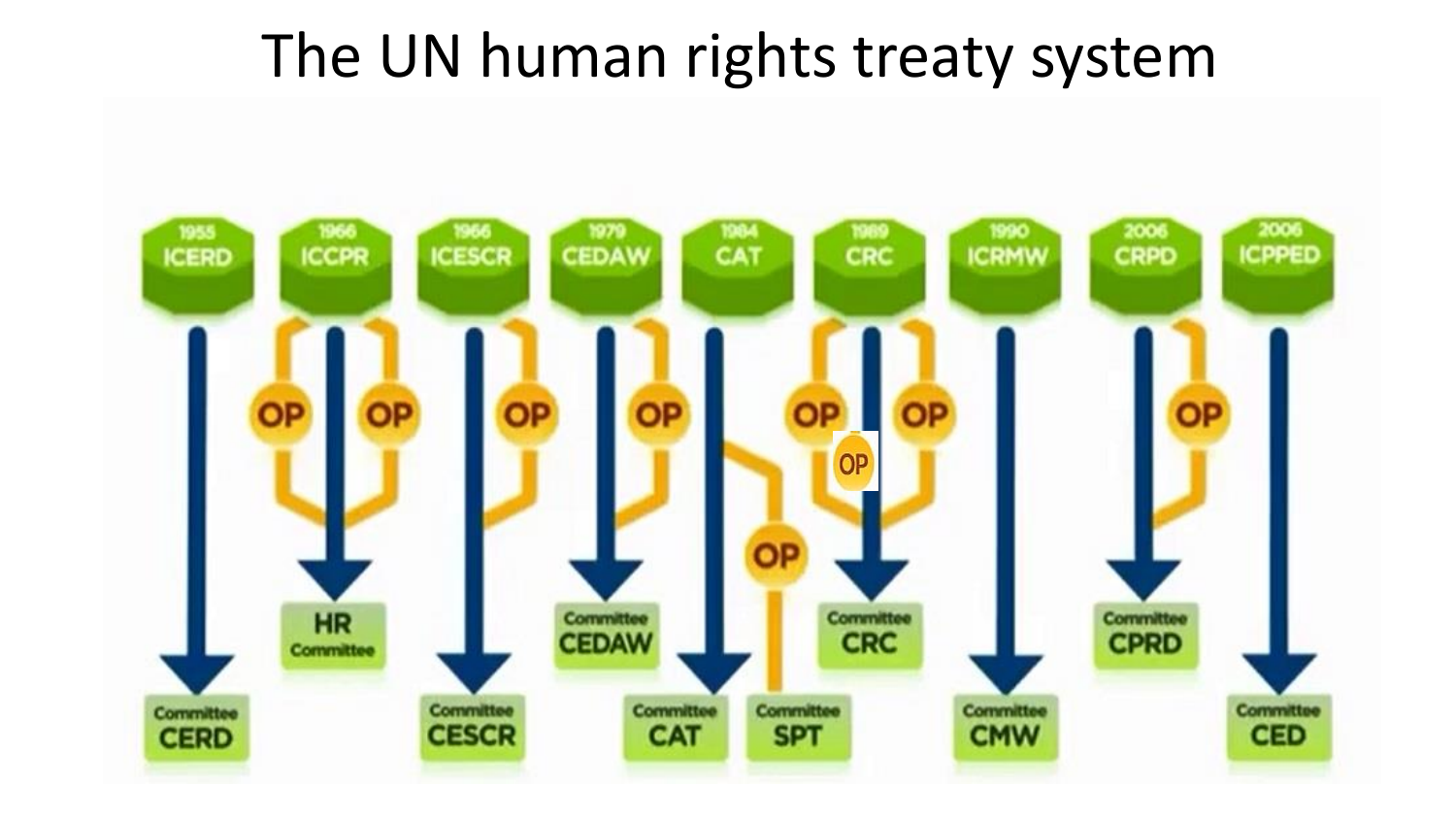How we can engage with the Treaty Bodies

- Submit Confidential Comments for State reviews
- Provide oral briefings on States under review
- Provide thematic briefings/meetings for the **Committees** 
	- Participate in thematic discussions
- Engage Committee Members in cluster events
- Contribute to General Comments/General Recommendations

• Support persons of concern to submit complaints to the Treaty Bodies – including requests for interim measures where relevant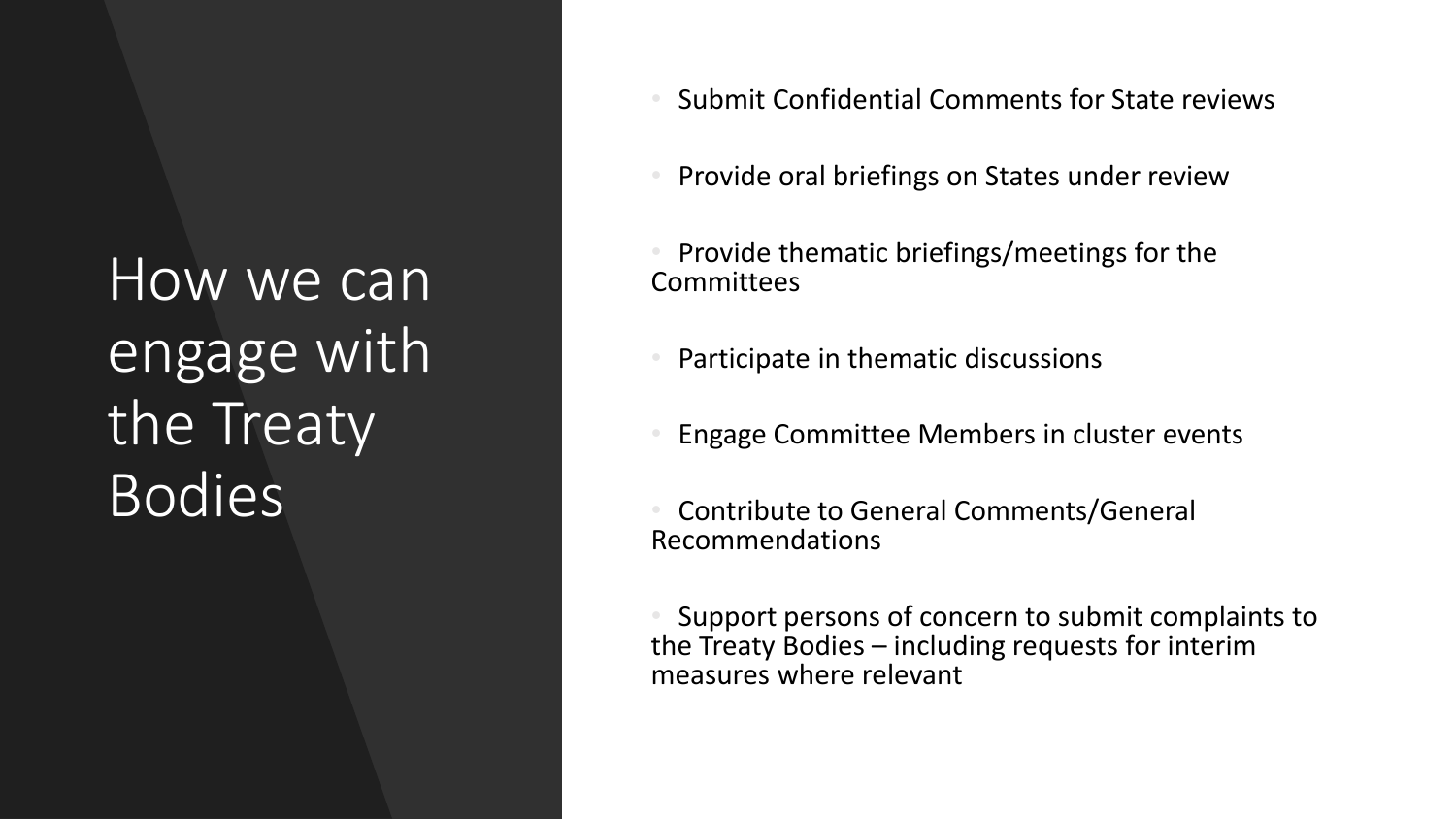#### SUPPORT

#### DISCUSSION

![](_page_12_Picture_2.jpeg)

![](_page_12_Picture_3.jpeg)

#### QUESTIONS